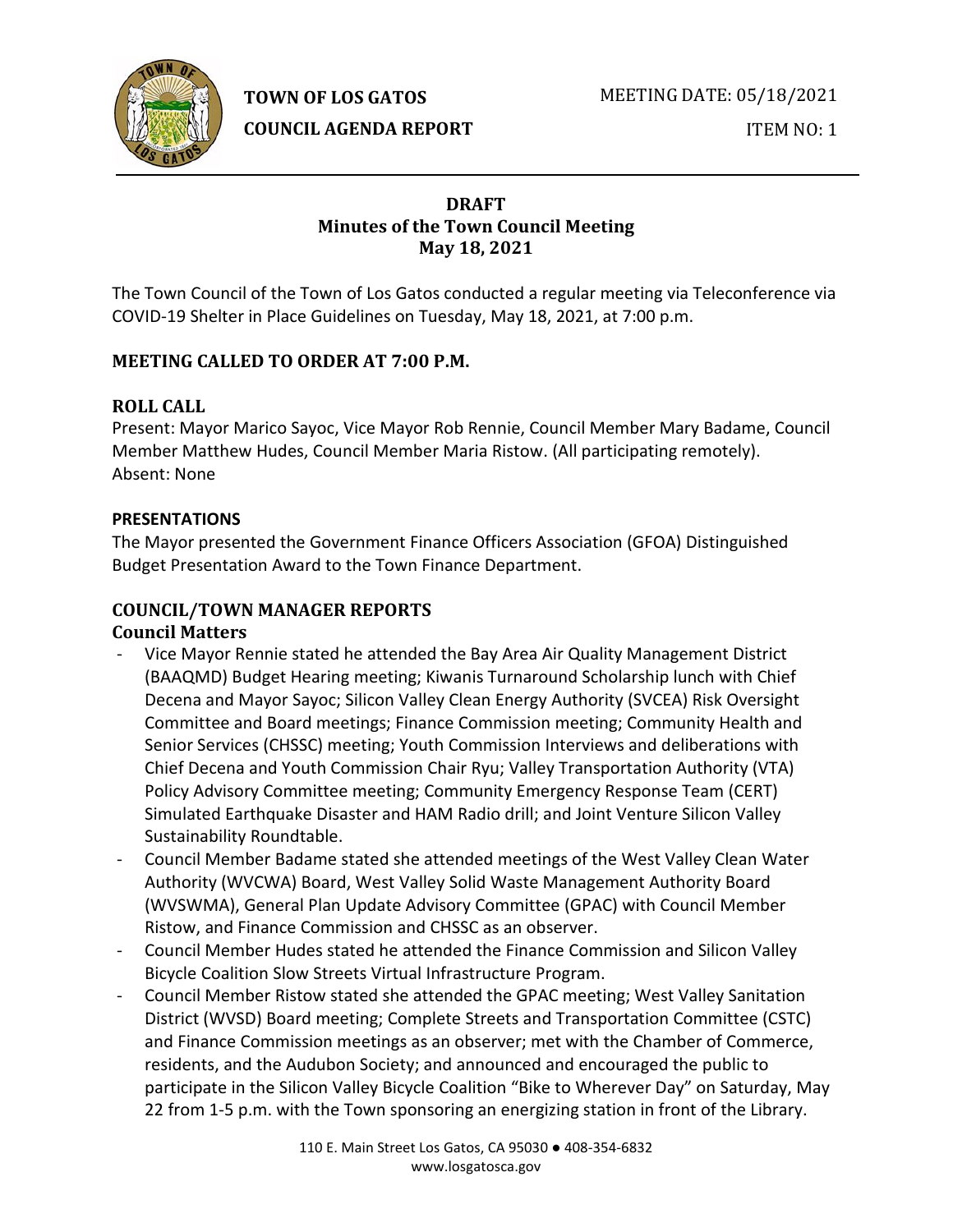PAGE **2** OF **8** SUBJECT: Draft Minutes of the Town Council Meeting of May 18, 2021<br>DATE: May 19, 2021 May 19, 2021

Council Matters – continued

- Mayor Sayoc stated in addition to the meetings previously stated, she attended the West Valley Community Services Market reopening and rebranding.

### **Manager Matters**

- Announced Community Conversations will be held to receive input on the Draft General Plan, receive input and identify Town Service Priorities and Cost Containment ideas, and continuing the Town's efforts on Justice, Equity, Diversity, and Inclusion (JEDI), and stated more information on all of the Community Conversations will be forthcoming.

# **CONSENT ITEMS (TO BE ACTED UPON BY A SINGLE MOTION)**

- 1. Approve Draft Minutes of May 4, 2021 Joint Town Council and Library Board Study Session Meeting.
- 2. Approve Draft Minutes of May 4, 2021 Town Council Meeting.
- 3. Approve Draft Minutes of May 5, 2021 Special Town Council Meeting Council Retreat.
- 4. Authorize the Following Actions:
	- a. Adopt A Resolution (Attachment 1) Authorizing the Town Manager to File an Application for the 2021/22 Metropolitan Transportation Commission (MTC) Transportation Development Act (TDA) Article 3 Funds in the Amount of \$62,884 for Pedestrian Improvements. **RESOLUTION 2021-019**
	- b. Authorize Revenue and Expenditure Budget Adjustments in the Amount of \$62,884 in the Adopted Fiscal Year 2020/21 Capital Improvement Program (CIP) Budget for the Curb, Gutter, and Sidewalk Maintenance Project (Project 813-9921).
- 5. Authorize the Town Manager to Execute Agreements with Burke, Williams & Sorensen, Richards Watson & Gershon, and the Renne Public Law Group, for Independent Police Auditor Investigation Services.
- 6. Receive the Third Quarter Investment Report (January through March 2021) for Fiscal Year 2020/21.
- **MOTION: Motion** by **Council Member Ristow** to approve Consent Items 1-6. **Seconded** by **Council Member Hudes.**

### **VOTE: Motion passed unanimously.**

### **VERBAL COMMUNICATIONS**

Rob Moore, Los Gatos Anti-Racism Coalition

- Commented in support of hiring social workers to respond to mental health calls for service.

Ann-Marie

- Shared her experiences of intoxicated people knocking on her door, commented on the lack of resources for the Police Department to handle the intoxicated person, and in support of hiring a social worker to respond to mental health and substance abuse calls.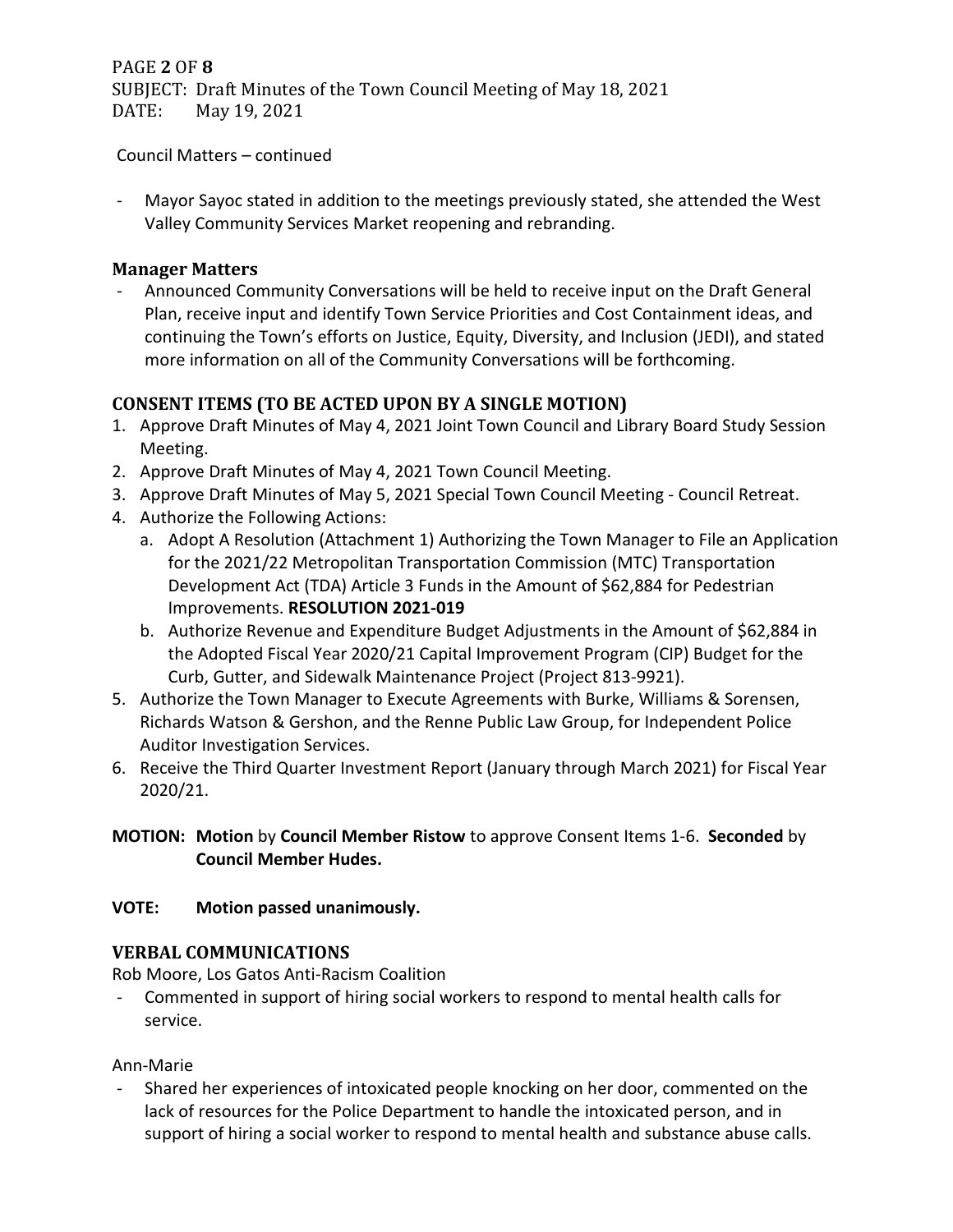PAGE **3** OF **8** SUBJECT: Draft Minutes of the Town Council Meeting of May 18, 2021<br>DATE: May 19, 2021 May 19, 2021

Verbal Communications – continued

Russ

- Commented in support of hiring social workers to respond to mental health calls for service.

Amy Nishide, Los Gatos Anti-Racism Coalition

- Commented in support of hiring a non-sworn community service officer to respond to mental health calls for service.

#### Doug

- Commented in opposition of Critical Race Theory (CRT) and the Chamber of Commerce's Listen, Learn, Change, Grow campaign.

#### Marcus Thordal

- Commented on his remodel project and the difficulties he sees with the Town's sidewalk standards compared with another approach as depicted in his slide presentation.

#### Cyndi Sheehan

- Commented in opposition of CRT and the Chamber of Commerce's Listen, Learn, Change, Grow campaign.

#### C. Roy

- Commented in opposition of CRT and Diversity, Equity, and Inclusion (DEI) efforts; requested the Town remove any Listen, Learn, Change, Grow items from future agendas and urge the schools to remove CRT curriculum.

#### Alicia (Spargo)

- Commented in support of the Chamber of Commerce's Listen, Learn, Change, Grow campaign and stated the goal of the campaign was to have difficult conversations.

#### Yanwu Zhang

- Commented in opposition of CRT, hiring social workers to service mental health calls, and the Chamber of Commerce's Listen, Learn, Change, Grow campaign.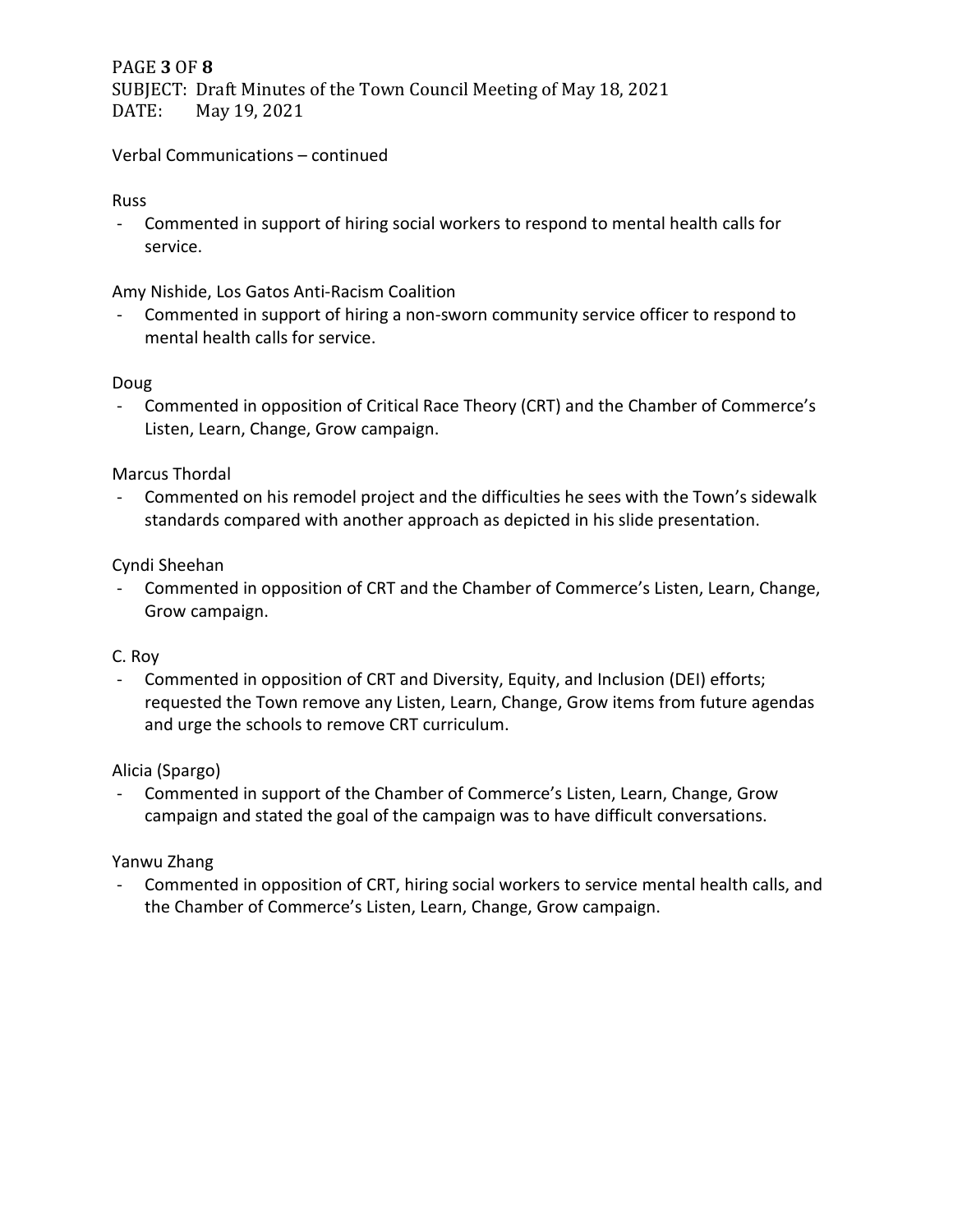## PAGE **4** OF **8**

SUBJECT: Draft Minutes of the Town Council Meeting of May 18, 2021<br>DATE: May 19, 2021 May 19, 2021

## **PUBLIC HEARING**

7. Operating and Capital Budgets

A. Consider the recommendations of the Finance Commission and staff, and provide direction on the Town of Los Gatos Proposed Operating and Capital Budget for Fiscal Year (FY) 2021/22 and on the Proposed Capital Improvement Program for FY 2021/22 – FY 2025/26; including but not limited to:

- 1. Determine the use of the accumulated \$1.2 Million Measure G funds through June 30, 2020
- 2. Determine the use of the Measure G proceeds in FY 2020/21
- 3. Determine the use of Measure G proceeds in FY 2021/22
- 4. Determine the use of the of Measure G proceeds for the remaining years of the forecast period
- 5. Provide direction balancing the FY 2020/21 Budget
- 6. Provide direction on any changes to proposed expense/revenue assumptions for the FY 2021/22 Budget and the remaining forecast period
- 7. Provide direction balancing the FY 2021/22 Proposed Budget
- 8. Determine the use of \$1.2 Million in Surplus Property Reserve (Winchester property sale proceeds)
- 9. Provide direction on the Proposed Operating Budget
- 10. Provide direction on the Proposed Capital Budget
- 11. Consider the FY 2021/22 List of Potential Donations consistent with the Town's Donation Policy
- 12. Clarify the Council's Strategic Priority for revenue enhancements

Laurel Prevetti, Town Manager, presented the staff report.

Opened public comment.

#### Stanford Stickney

- Commented in support of fire mitigation and preventative measures; commented in opposition of the Finance Commission's recommendation of a 6-month hiring freeze.

#### Maria Zweifler

- Commented in opposition of the Finance Commission's recommendation of a 6-month hiring freeze and funding Destination Marketing.

Rob Moore

- Commented in support of the Finance Commission's recommendation to allocate \$500,000 to continue the roadside fire fuel reduction project.

Russ

- Commented in support of the proposed budget.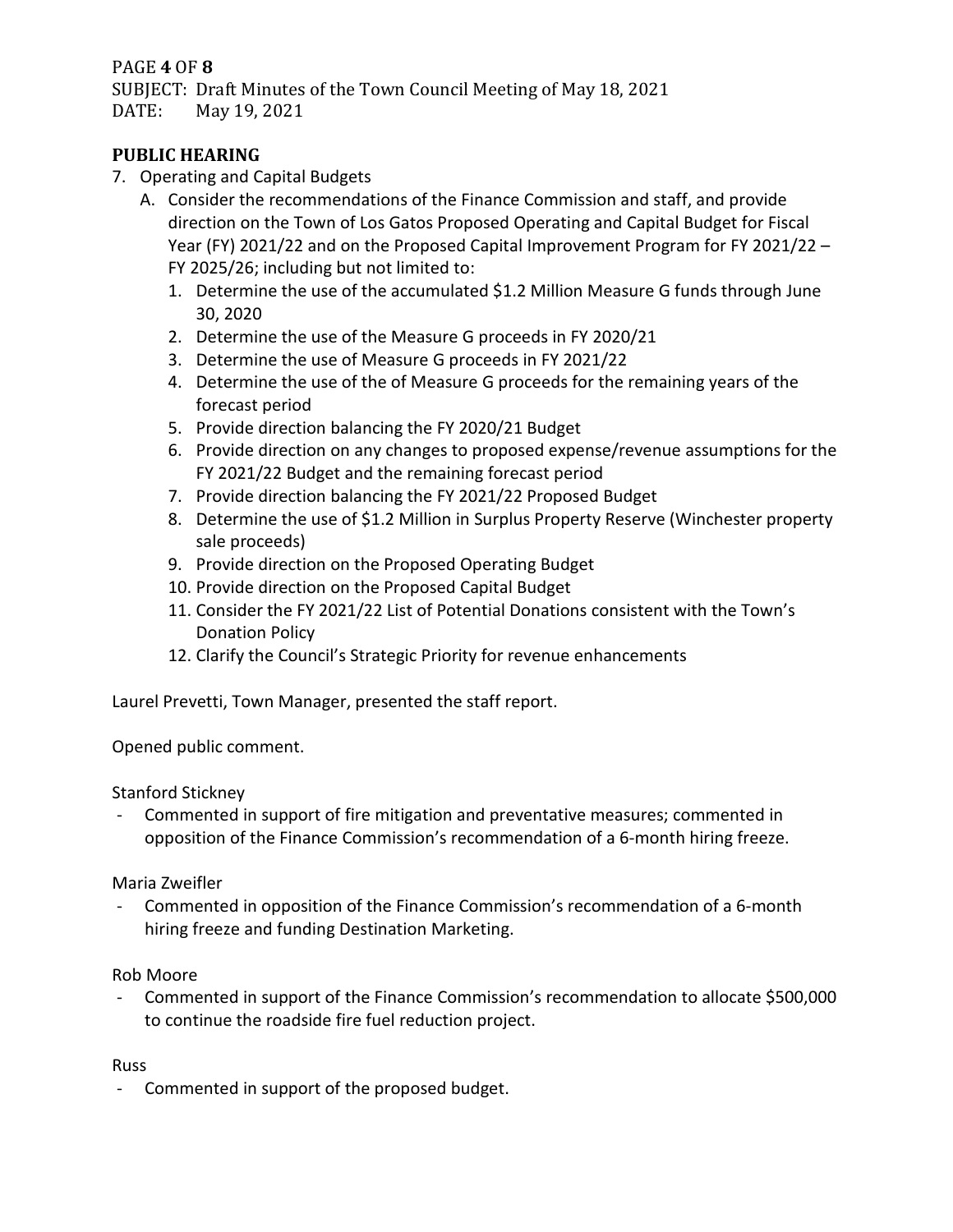PAGE **5** OF **8** SUBJECT: Draft Minutes of the Town Council Meeting of May 18, 2021<br>DATE: May 19, 2021 May 19, 2021

Public Hearing Item #7 - continued

#### Ali Miano

- Commented in support of the Finance Commission's proposed 6-month hiring freeze and proposed reallocating the funds to other community priorities.

### Ed Turner

- Commented in opposition of the Finance Commission's proposed 6-month hiring freeze.

Catherine Somers, Los Gatos Chamber of Commerce Executive Director

Requested American Rescue Plan Act (ARPA) funds be allocated to other priorities rather than balancing the budget.

Bryan Paul, Los Gatos-Monte Sereno Police Officer's Association President

- Commented in opposition of the Finance Commission's proposed 6-month hiring freeze.

#### Amy Nishide

- Commented in support of fire mitigation and preventative measures and hiring mental health service workers.

#### Pat

- Inquired if social workers will be helpful in responding to mental health service calls and commented in opposition of the proposed Finance Commission's 6-month hiring freeze.

#### Kingzlee Barrett

- Commented in opposition of the Finance Commission's proposed 6-month hiring freeze.

#### LVM Parents

- Commented in opposition of the Finance Commission's proposed 6-month hiring freeze.

### Phone Number ending in 5997

- Commented in opposition of the Finance Commission's proposed 6-month hiring freeze.

Closed public comment.

Council discussed the item.

**MOTION: Motion** by **Council Member Badame** to clarify that the strategic priority for revenue enhancements must maintain high levels of service and invest in Capital Improvements and seek what services the community would like to prioritize through community conversations. **Seconded** by **Council Member Hudes.**

#### **VOTE: Motion passed unanimously.**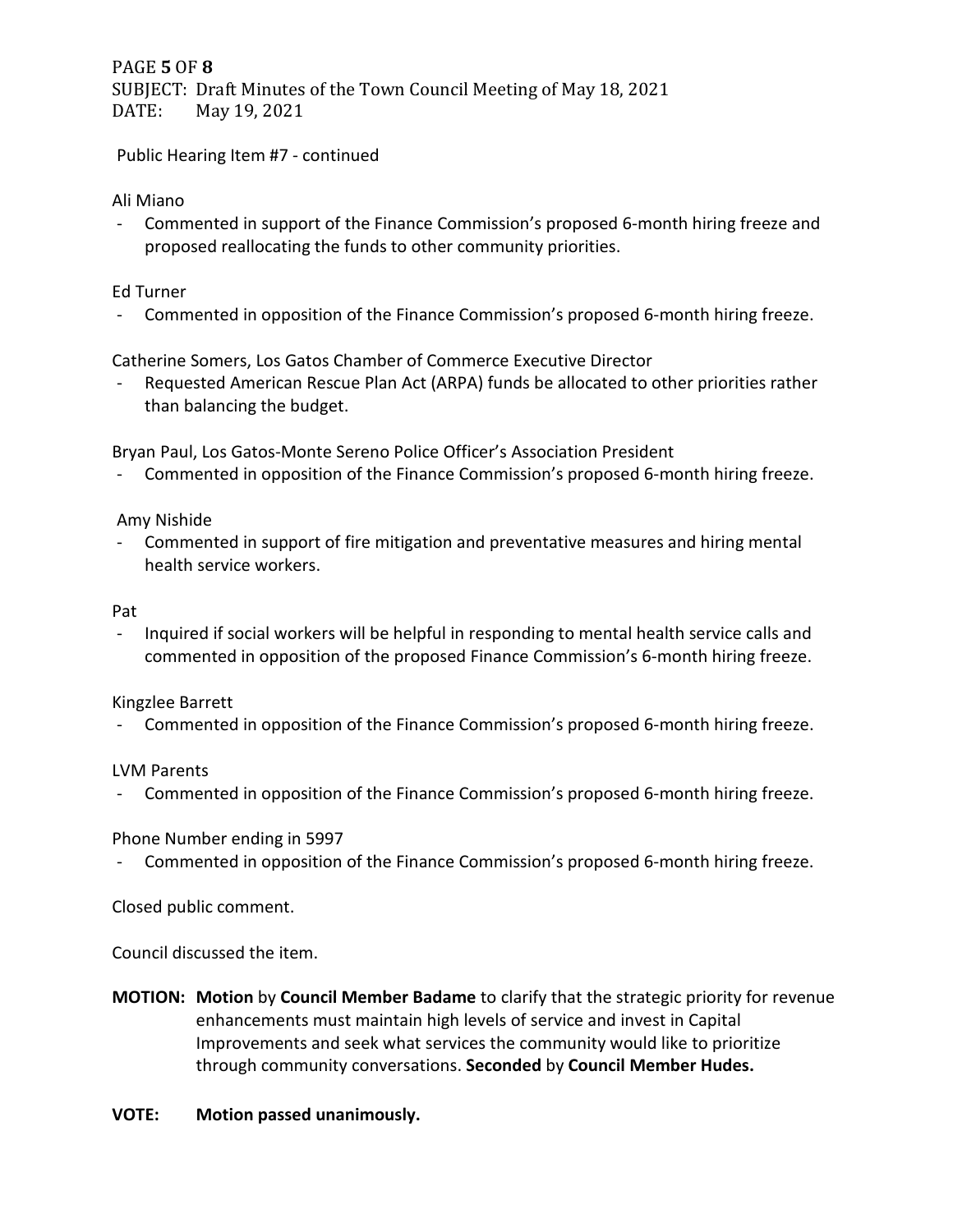PAGE **6** OF **8** SUBJECT: Draft Minutes of the Town Council Meeting of May 18, 2021 DATE: May 19, 2021

Public Hearing Item #7 – continued

#### **MOTION: Motion** by **Vice Mayor Rennie** to

- Allocate fifty percent (\$600,000) of the accumulated Measure G funds through June 30, 2020 to the Operating Budget and fifty percent (\$600,000) to the Capital Improvement Budget;
- Allocate fifty percent of FY 20/21 Measure G proceeds to the Operating Budget and fifty percent to the Capital Improvement Budget;
- Allocate fifty percent of FY 21/22 Measure G proceeds to the Operating Budget and fifty percent to the Capital Improvement Budget. **Seconded** by **Council Member Ristow.**

#### **VOTE: Motion passed 4/1, Council Member Hudes opposed**.

- **MOTION: Motion** by **Vice Mayor Rennie** to allocate fifty percent of the Measure G proceeds to the Operating Budget and fifty percent to the Capital Improvement Budget for the remaining years of the forecast. **Seconded** by **Council Member Ristow.**
- **VOTE: Motion passed unanimously.**
- **MOTION: Motion** by **Vice Mayor Rennie** to utilize American Rescue Plan Ace (ARPA) funds as needed up to \$350,00 to balance the FY 21/22 proposed budget. **Seconded** by **Council Member Ristow.**
- **VOTE: Motion passed 3/2. Council Members Badame and Hudes opposed**.
- **MOTION: Motion** by **Vice Mayor Rennie** to utilize a 2% base salary inflation to the proposed expense assumptions for the FY 2021/22 Budget and the remaining forecast period. **Seconded** by **Council Member Hudes.**
- **VOTE: Motion passed unanimously.**
- **MOTION: Motion** by **Vice Mayor Rennie** to allocate the funds from the Winchester property sale reserve to the General Fund Appropriated Reserve (GFAR) for capital improvements. **Seconded** by **Council Member Hudes.**
- **VOTE: Motion passed unanimously.**
- **MOTION: Motion** by **Council Member Hudes** to cancel Other Post-Employment Benefits (OPEB) payments up to \$500,000 to balance the FY 21/22 proposed budget to the extent necessary. **Seconded** by **Council Member Badame.**
- **VOTE: Motion passed unanimously.**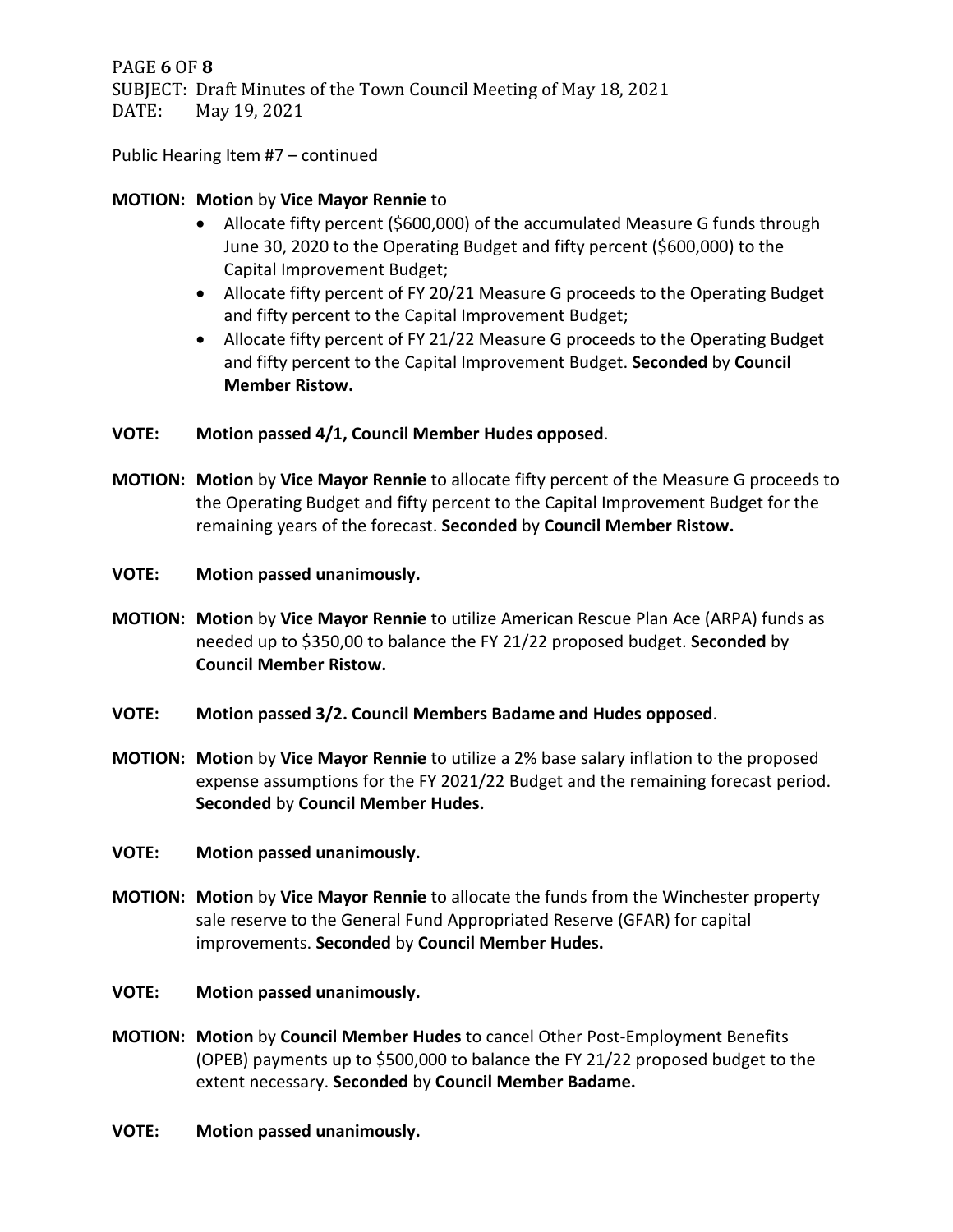PAGE **7** OF **8** SUBJECT: Draft Minutes of the Town Council Meeting of May 18, 2021 May 19, 2021

Public Hearing Item #7 – continued

- **MOTION: Motion** by **Mayor Sayoc** to direct staff to return to Council in three months with suggestions to initiate seed funding for mental health services in Town within the Police Department. **Seconded** by **Vice Mayor Rennie.**
- **VOTE: Motion passed unanimously.**
- **MOTION: Motion** by **Vice Mayor Rennie** to allocate \$55,000 of ARPA funds for destination marketing to the Chamber of Commerce. **Seconded** by **Council Member Badame.**
- **VOTE: Motion passed unanimously.**
- **MOTION: Motion** by **Vice Mayor Rennie** to allocate \$500,000 from GFAR for roadside vegetation management. **Seconded** by **Council Member Badame.**
- **VOTE: Motion passed unanimously.**
- **MOTION: Motion** by **Council Member Hudes** to not accept the Finance Commission's recommendation for a proposed 6-month hiring freeze. **Seconded** by **Council Member Rennie.**
- **VOTE: Motion passed unanimously.**
- **MOTION: Motion** by **Mayor Sayoc** to give authority to Town Manager to use third-party resources to identify Town-wide efficiencies and facilitate community conversations. **Seconded** by **Council Member Ristow.**
- **VOTE: Motion passed unanimously.**
- **MOTION: Motion** by **Council Member Badame** to approve 20/21 and 21/22 donation list consistent with donation policy. **Seconded** by **Council Member Hudes.**
- **VOTE: Motion passed unanimously.**

#### **VERBAL COMMUNICATIONS - continued**

Eden Berg

- Commented in opposition of CRT and the Chamber of Commerce's Listen, Learn, Change, Grow campaign.

Joseph

- Commented in opposition of CRT in schools.